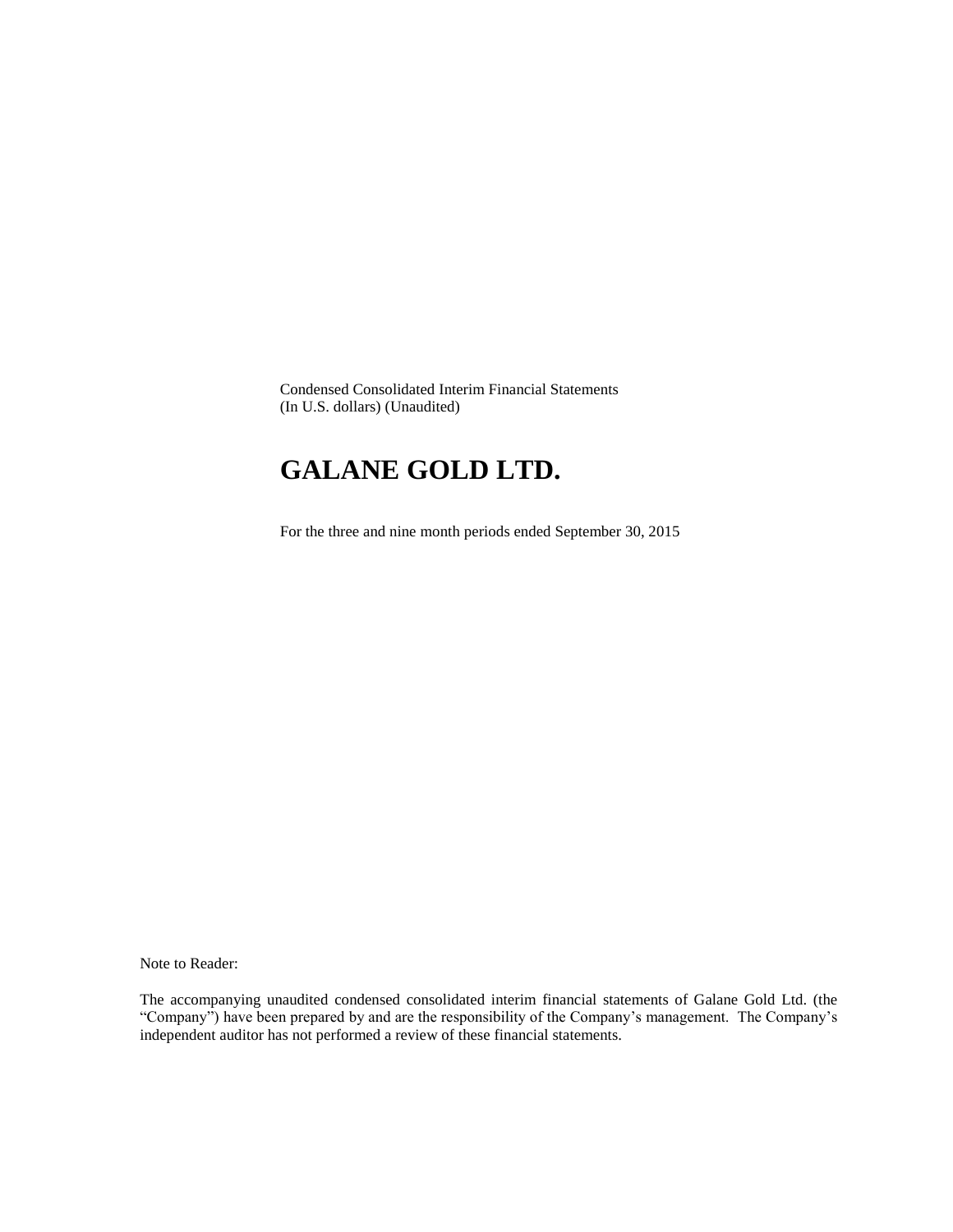Condensed Consolidated Interim Statement of Financial Position (In U.S. dollars) (Unaudited)

As at September 30, 2015 and December 31, 2014

| 2015<br>2,805,933<br>933,868<br>8,855,839<br>12,595,640 | \$           | 2014<br>9,653,807<br>1,837,530<br>6,337,040<br>17,828,377 |
|---------------------------------------------------------|--------------|-----------------------------------------------------------|
|                                                         |              |                                                           |
|                                                         |              |                                                           |
|                                                         |              |                                                           |
|                                                         |              |                                                           |
|                                                         |              |                                                           |
|                                                         |              |                                                           |
|                                                         |              |                                                           |
|                                                         |              |                                                           |
| 25, 283, 203                                            |              | 21,594,417                                                |
| 2,940,847                                               |              | 1,885,585                                                 |
|                                                         |              | 5,911,946                                                 |
| 28,224,050                                              |              | 29,391,948                                                |
| 40,819,690                                              | $\mathbb{S}$ | 47,220,325                                                |
|                                                         |              |                                                           |

| 10 | $\mathbb{S}$ | 6,548,540    | \$            | 6,635,834   |
|----|--------------|--------------|---------------|-------------|
| 11 |              | 3,189,304    |               | 4,667,416   |
|    |              | 9,737,844    |               | 11,303,250  |
|    |              |              |               |             |
| 11 |              | 4,598,766    |               | 4,020,218   |
| 9  |              | 3,322,355    |               | 3,083,251   |
|    |              | 7,921,121    |               | 7,103,469   |
|    |              |              |               |             |
| 13 | \$.          | 35,409,195   | <sup>\$</sup> | 35,392,969  |
| 13 |              | 1,735,349    |               | 1,487,961   |
|    |              | (13,983,819) |               | (8,067,324) |
|    |              | 23,160,725   |               | 28,813,606  |
|    | \$           | 40,819,690   | \$            | 47,220,325  |
|    |              |              |               |             |

Commitments and contingencies (note 15) Galaxy acquisition (note 18) Subsequent events (note 11 and 19)

Approved and authorized by the Board for issue on November 30, 2015:

| "Ravi Sood" | Jirector | $"$ lan<br>∟qan " | ⊃irector |
|-------------|----------|-------------------|----------|
|             |          |                   |          |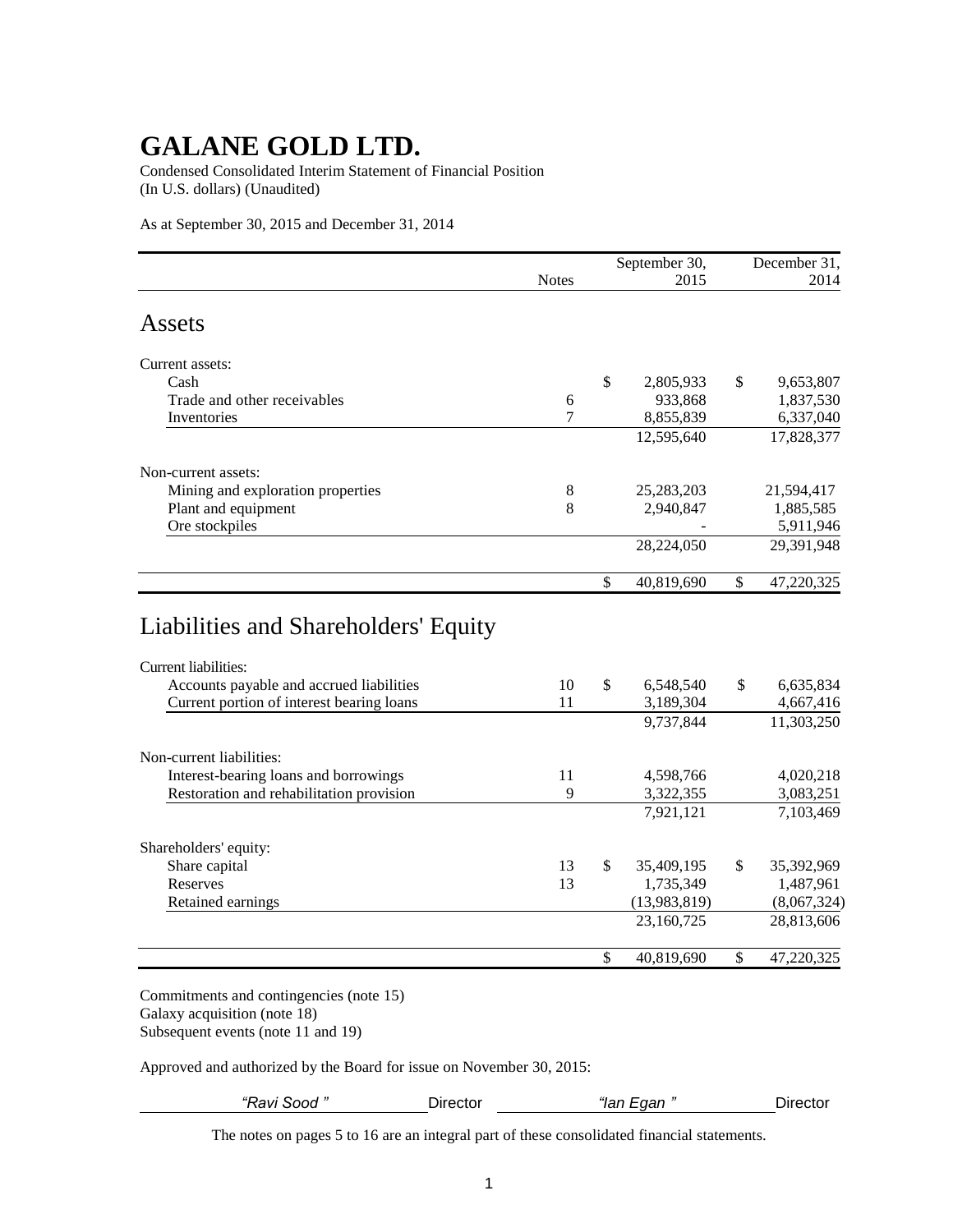Condensed Consolidated Interim Statement of Earnings and Comprehensive Earnings (In U.S. dollars) (Unaudited)

Three and nine month periods ended September 30, 2015 and 2014.

|                                                                                                    | <b>Note</b> |              | Three Months<br>Ended<br>September<br>30,<br>2015 |              | Three Months<br>Ended<br>September<br>30,<br>2014 |                     | Nine Months<br>Ended<br>September<br>30,<br>2015 |               | Nine Months<br>Ended<br>September<br>30,<br>2014 |
|----------------------------------------------------------------------------------------------------|-------------|--------------|---------------------------------------------------|--------------|---------------------------------------------------|---------------------|--------------------------------------------------|---------------|--------------------------------------------------|
| Mining Revenue<br><b>Mining Costs</b><br>Earnings (Loss) from mining operations                    | 14          | \$<br>\$     | 8,533,141<br>(8,565,368)<br>(32, 227)             | \$<br>\$     | 9,460,910<br>(8,483,754)<br>977,156               | S.                  | 19,471,199<br>(23, 410, 586)<br>\$ (3,939,387)   | S.<br>\$      | 32,671,217<br>(28, 892, 585)<br>3,778,632        |
| Expenses:<br><b>Exploration</b> costs                                                              |             |              | (29,106)                                          |              | (20, 542)                                         |                     | (111, 416)                                       |               | (85,363)                                         |
| Foreign exchange gain (loss)<br>Corporate general and administration<br>Financing (costs)income    | 14<br>14    |              | 375,175<br>(516, 669)<br>(165, 764)               |              | 206,040<br>(639, 152)<br>(126, 734)               |                     | 499,973<br>(1,648,998)<br>(446,781)              |               | 210,742<br>(1,713,601)<br>(358, 637)             |
| Other (expenses) income                                                                            | 14          | \$           | (271, 377)<br>(607,741)                           | \$           | (608, 869)<br>(1, 189, 257)                       | \$                  | (269, 886)<br>(1,977,108)                        | \$            | (617,761)<br>(2,564,620)                         |
| (Loss) earnings from comprehensive (loss) earnings<br>for the period before taxation<br>Taxation   | 12          | \$<br>\$     | (639,968)                                         | \$<br>\$     | (212, 101)                                        | <sup>\$</sup><br>\$ | (5,916,495)                                      | \$<br>\$      | 1,214,012                                        |
| Net (loss) earnings and comprehensive (loss) earnings<br>for the period                            |             | \$           | (639,968)                                         | $\mathbb{S}$ | (212, 101)                                        | \$                  | (5,916,495)                                      | $\mathcal{L}$ | (1,214,012)                                      |
| Basic (loss) earnings per common share                                                             | 13          | $\mathbb{S}$ | $(0.01)$ \$                                       |              | $(0.00)$ \$                                       |                     | $(0.11)$ \$                                      |               | 0.02                                             |
| Fully diluted (loss) earnings per common share                                                     | 13          | \$           | $(0.01)$ \$                                       |              | $(0.00)$ \$                                       |                     | $(0.11)$ \$                                      |               | 0.02                                             |
| Weighted average number of common shares- basic<br>Weighted average number of common shares- fully | 13          |              | 52,837,122                                        |              | 52,677,458                                        |                     | 52,826,887                                       |               | 52,173,631                                       |
| diluted                                                                                            | 13          |              | 52,837,122                                        |              | 52,677,458                                        |                     | 52,826,887                                       |               | 53,981,865                                       |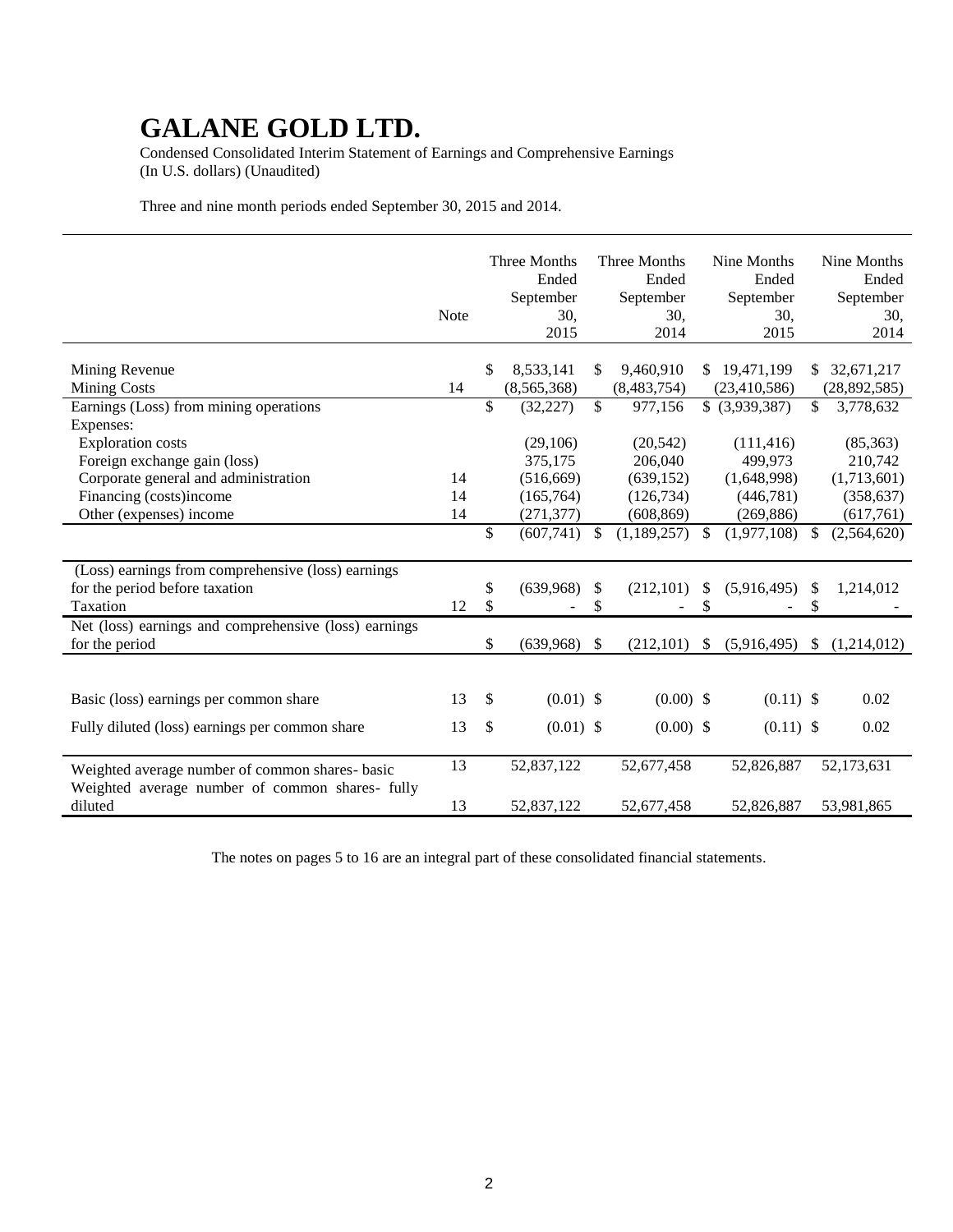Condensed Consolidated Interim Statement of Changes in Equity (In U.S. Dollars) (Unaudited)

Nine month periods ended September 30, 2015 and 2014

|                                                  |              |               |     | <b>Capital Stock</b> | <b>Reserves</b>                |                                    |             |
|--------------------------------------------------|--------------|---------------|-----|----------------------|--------------------------------|------------------------------------|-------------|
|                                                  | <b>Notes</b> | <b>Number</b> |     | Amount               | <b>Stock based</b><br>payments | <b>Retained</b><br><b>Earnings</b> | Total       |
| Balance as at December 31, 2013                  |              | 51,285,622    |     | 35,189,146           | 1,345,154                      | (9,943,932)                        | 26,590,368  |
| Stock-based compensation for the period          | 13           |               |     |                      | 241,082                        |                                    | 241,082     |
| NLE acquisition                                  |              | 1,375,000     |     | 157,986              | (157,986)                      |                                    |             |
| Participation in share purchase plan             |              | 16,836        |     | 18,238               | (18, 238)                      |                                    |             |
| Net loss for the nine months ended September 30, |              |               |     |                      |                                | 1,214,012                          | 1,214,012   |
| 2014                                             |              |               |     |                      |                                |                                    |             |
| Balance as at September 30, 2014                 |              | 52,677,458    | \$. | 35,365,370           | 1,410,012                      | \$<br>(8,729,920)                  | 28,045,462  |
| Balance as at December 31, 2014                  |              | 52,820,290    |     | 35,392,969           | 1,487,961                      | (8,067,324)                        | 28,813,606  |
| Stock-based compensation for the period          | 13           |               |     |                      | 263,614                        |                                    | 263,614     |
| Participation in share purchase plan             |              | 16,832        |     | 16,226               | (16,226)                       |                                    |             |
| Net loss for the nine months ended September 30, |              |               |     |                      |                                |                                    |             |
| 2015                                             |              |               |     |                      |                                | (5,916,495)                        | (5,916,495) |
| Balance as at September 30, 2015                 |              | 52,837,122    |     | 35,409,195           | 1,735,349                      | (13,983,819)                       | 23,160,725  |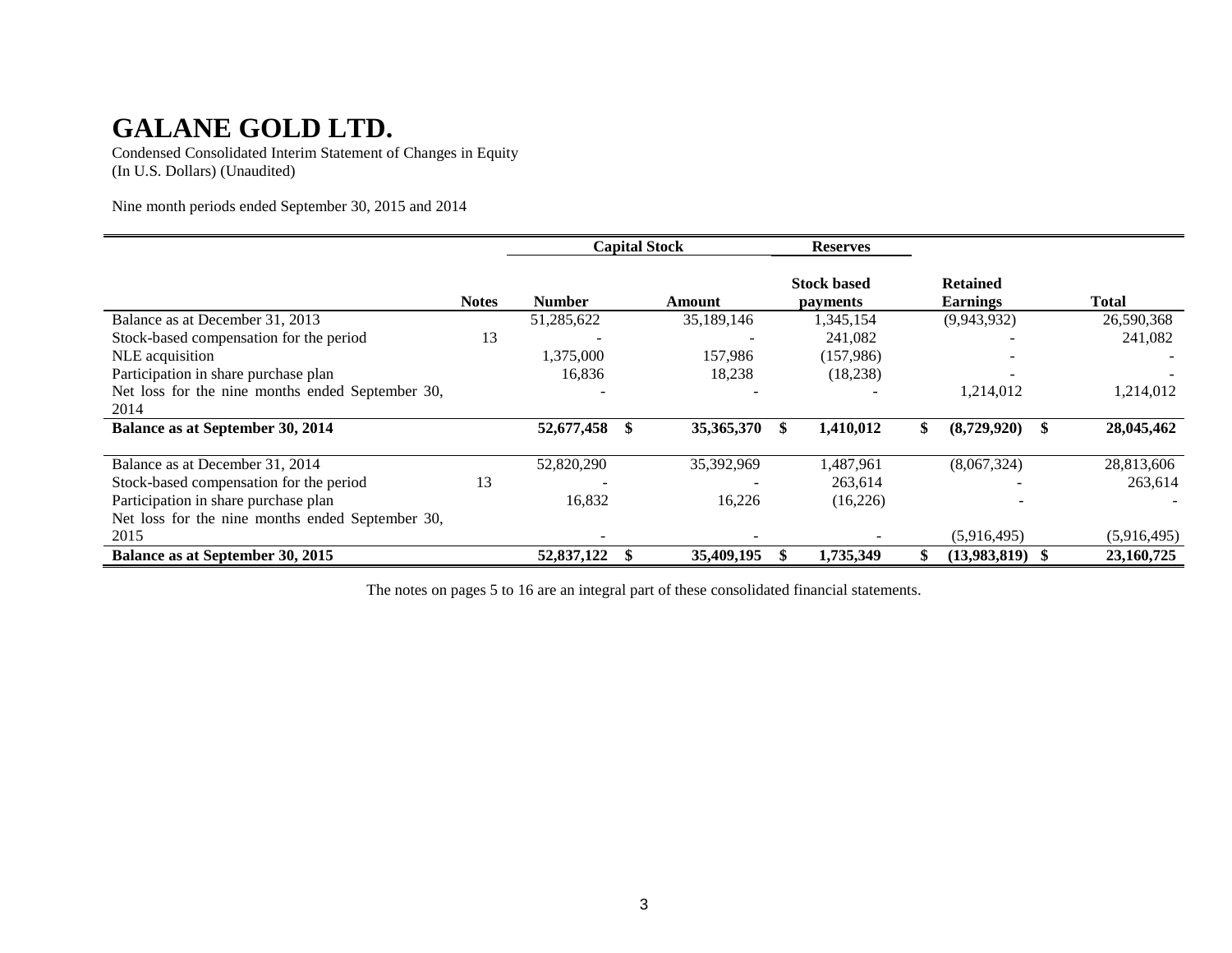Condensed Consolidated Interim Statement of Cash Flows (In U.S. Dollars) (Unaudited)

Nine month period ended September 30,

|                                                    | <b>Notes</b> |               | 2015          | 2014             |
|----------------------------------------------------|--------------|---------------|---------------|------------------|
| Cash flows from operating activities:              |              |               |               |                  |
| Net earnings (loss) for the period                 |              | $\mathcal{S}$ | (5,916,495)   | \$<br>1,214,012  |
| Items not involving cash:                          |              |               |               |                  |
| Loss on disposal of equipment                      |              |               | 11,159        | 402,971          |
| Depreciation and amortization                      | 8            |               | 2,089,097     | 4,041,243        |
| Deferral of royalties                              | 11           |               | 909,007       |                  |
| Share based compensation                           | 14           |               | 263,614       | 241,082          |
| Accretion                                          | 9            |               | 239,104       | 241,776          |
| Interest expense                                   | 14           |               | 207,677       | 116,861          |
| Foreign exchange (gain) loss                       |              |               | (910, 323)    | 397,995          |
| Working capital adjustments:                       |              |               |               |                  |
| Change in trade and other receivables              |              |               | 828,073       | (246, 682)       |
| Change in inventories                              |              |               | 3,393,147     | 331,794          |
| Change in trade and other payables relating to     |              |               |               |                  |
| operating activities                               |              |               | 709,204       | (2,684,898)      |
| Cash flows from operating activities               |              |               | 1,823,264     | 4,056,154        |
| Cash flows from investing activities:              |              |               |               |                  |
| Mining assets                                      | 8            |               | (6,309,304)   | (8,968,584)      |
| Cash flows used in investing activities            |              |               | (6,309,304)   | (8,968,584)      |
| Cash flow from financing activities:               |              |               |               |                  |
| Net proceeds from interest bearing loans           |              |               |               | 8,498,535        |
| Interest paid                                      |              |               | (207, 677)    | (205,980)        |
| Repayment of interest bearing loans                |              |               | (1,939,000)   | (2, 533, 333)    |
| Capital lease obligations                          |              |               | (186,970)     | (62,086)         |
| Cash flows from financing activities               |              |               | (2, 333, 647) | 5,697,136        |
| (Decrease) Increase in cash                        |              |               | (6,819,687)   | 784,706          |
| Effect of unrealized foreign exchange gain on cash |              |               | (28, 187)     | 23,328           |
| Cash, at January 1                                 |              |               | 9,653,807     | 11,239,537       |
| Cash, at September 30                              |              | \$            | 2,805,933     | \$<br>12,047,571 |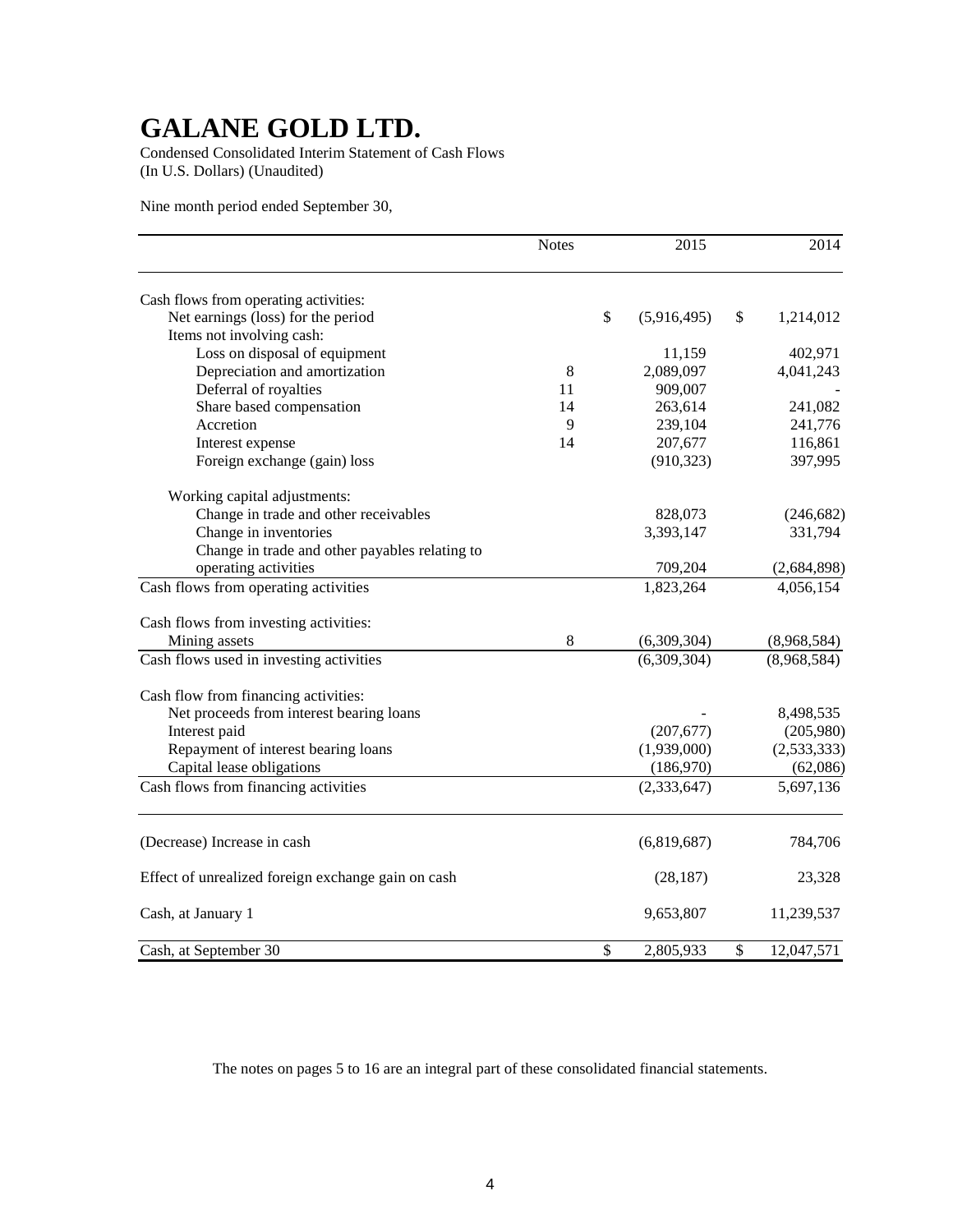Notes to the Unaudited Condensed Consolidated Interim Financial Statements

For the three and nine months ended September 30, 2015 and 2014

#### **1. Corporate Information**

Galane Gold Ltd. (the "Company") operates through its wholly-owned subsidiary, Galane Gold Mines Ltd. which was incorporated under the *Business Corporations Act* (Ontario) on November 15, 2010 and whose principal business activities are the exploration for, development of, and operation of gold mining properties. The Company's registered and head office is located at Suite 1800, 181 Bay St., Toronto, Ontario, Canada.

#### **2. Basis of preparation:**

#### **(a) Statement of compliance**

The unaudited condensed consolidated interim financial statements (the "Financial Statements") of the Company and all of its subsidiaries as at and for the three and nine months ended September 30, 2015 have been prepared in accordance with IAS 34, Interim Financial Reporting, and do not include all of the information required for full annual consolidated financial statements. Accordingly certain information and disclosures normally included in annual financial statements prepared in accordance with International Financial Reporting Standards ("IFRS") have been omitted or condensed.

### **(b) Significant accounting judgments, estimates and assumptions**

The preparation of the Financial Statements in conformity with IFRS requires management to make judgements, estimates and assumptions that affect the reported amounts of assets, liabilities and contingent liabilities at the date of the Financial Statements and reported amounts of revenues and expenses during the reporting period. Estimates and assumptions are continuously evaluated and are based on management's experience and other factors, including expectations of future events that are believed to be reasonable under the circumstances. Actual results may differ from these estimates. The particular areas of estimation uncertainty and critical judgments are outlined in detail in the annual audited consolidated financial statements for the year ended December 31, 2014 (the "Annual Financial Statements").

#### **(c) Basis of consolidation**

The significant subsidiaries of the Company are accounted for as follows:

|                                                                  | Country of<br>Incorporation | % equity interest | Accounting<br>Method |
|------------------------------------------------------------------|-----------------------------|-------------------|----------------------|
| Galane Gold Mines Ltd.                                           | Canada                      | 100\%             | Consolidation        |
| Mupane Gold Mines Limited                                        | <b>Mauritius</b>            | 100\%             | Consolidation        |
| Gallery Gold Pty Ltd.                                            | Australia                   | 100\%             | Consolidation        |
| Mupane Gold Mining (Pty) Ltd.<br>The Northern Lights Exploration | <b>Botswana</b>             | 100\%             | Consolidation        |
| Company (Pty) Ltd.                                               | <b>Botswana</b>             | 100\%             | Consolidation        |

The Company's other subsidiaries are Galane Gold Botswana (Pty) Ltd. (Botswana) (100% owned) and Shashe Mines (Pty) Ltd. (Botswana) (85% owned).

### **(d) Functional and presentation currency**

The consolidated financial statements are presented in U.S. dollars, which is the functional currency of the Company and each of its subsidiaries. All amounts are in U.S. dollars, except where otherwise indicated.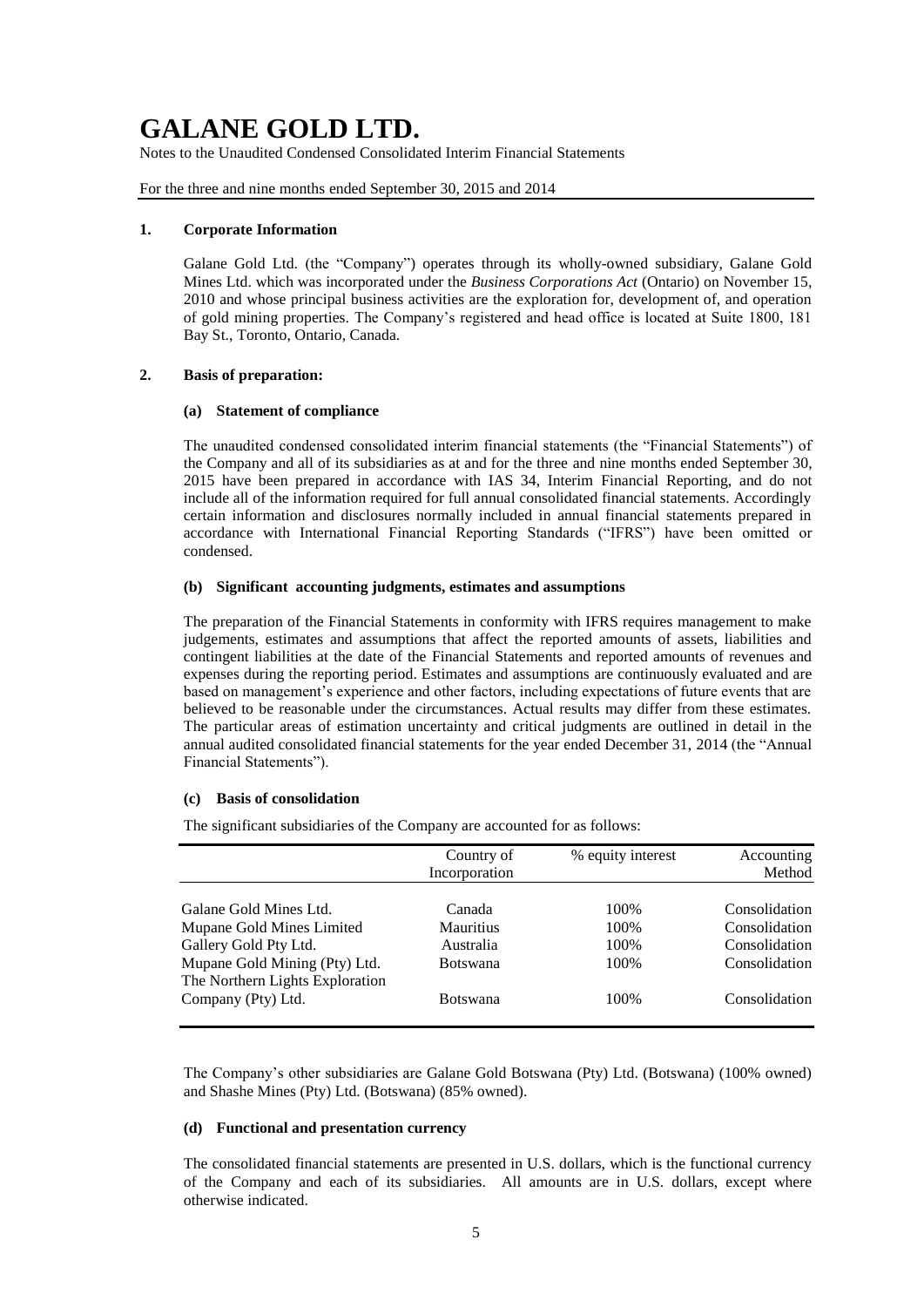Notes to the Unaudited Condensed Consolidated Interim Financial Statements

For the three and nine months ended September 30, 2015 and 2014

#### **3. Significant Accounting Policies:**

These Financial Statements have been prepared following the same accounting policies and methods of computation as the Annual Financial Statements.

### **4 Future Accounting Policies:**

The following new standards and amendments to standards and interpretations which were issued but not yet effective for the quarter ended September 30, 2015, have not been applied in preparing these Financial Statements. They are summarized as follows

#### **IFRS 9 – Financial Instruments**

The IASB has issued IFRS 9, Financial Instruments, which is a four-part project proposing to replace IAS 39, Financial Instruments: Recognition and Measurement. IFRS 9 is effective for annual periods beginning or after January 1, 2018, with early adoption permitted. The Company will evaluate the impact of the change to its financial statements based on the characteristics on its financial instruments at the time of adoption.

#### **IFRS 15 – Revenue from Contracts with Customers**

In May 2014, the IASB issued IFRS 15, Revenue from Contracts with Customers (IFRS 15). The standard replaces IAS 11 "Construction Contracts", IAS 18 "Revenue", IFRIC 13 "Customer Loyalty Programmes", IFRIC 15 "Agreements for the Construction of Real Estate", IFRIC 18 "Transfer of Assets From Customers" and SIC 31 "Revenue – Barter Transactions Involving Advertising Services". IFRS 15 is effective for periods beginning on or after January 1, 2018, permits early adoption, and is to be applied retrospectively. IFRS 15 clarifies the principles for recognizing revenue from contracts with customers. The Company is in the process of evaluating the requirements of the new standard.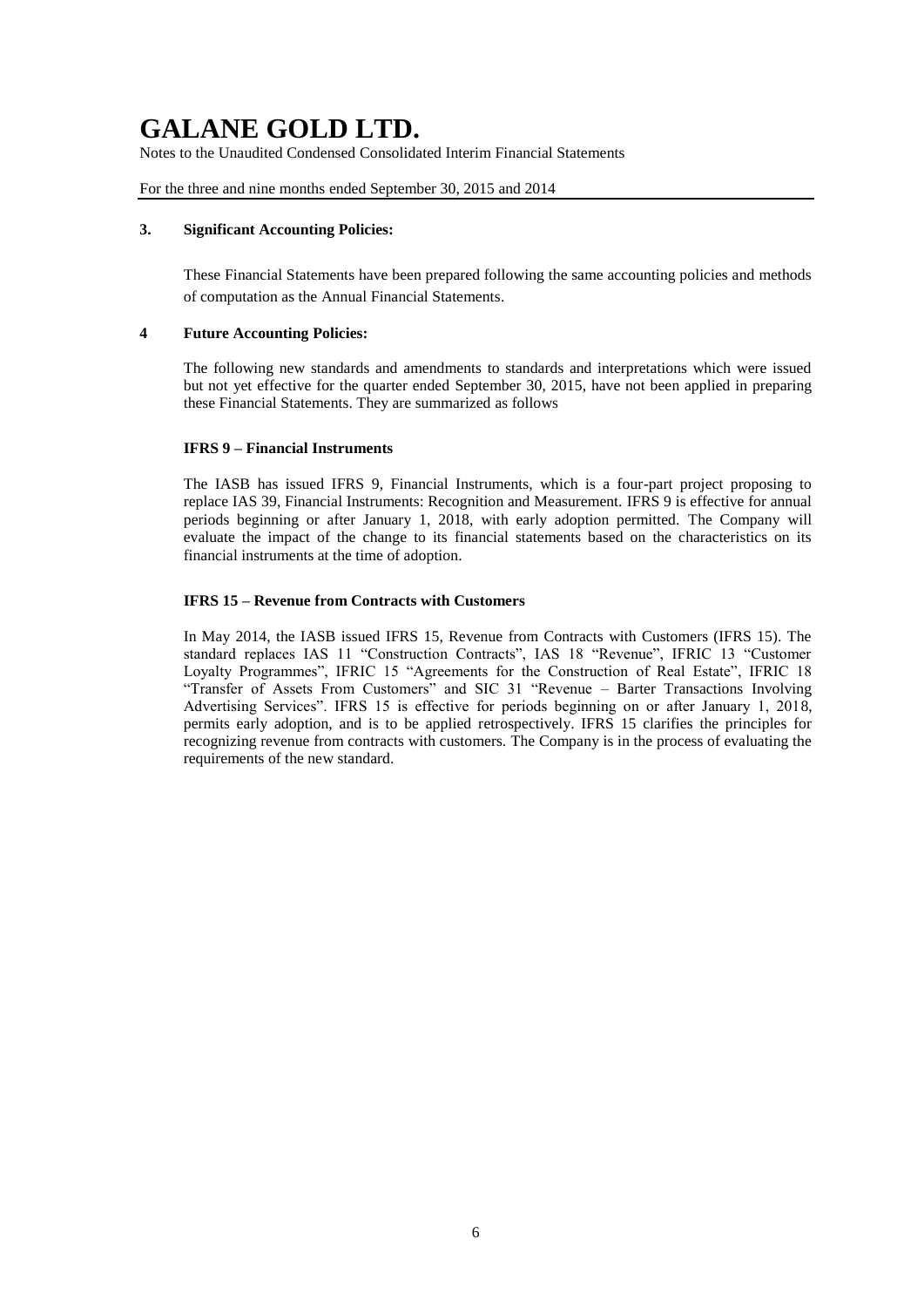Notes to the Unaudited Condensed Consolidated Interim Financial Statements

### For the three and nine months ended September 30, 2015 and 2014

#### **5. Financial instruments:**

The following table presents the carrying and estimated fair values of the Company's financial instruments.

|                                                         |                  | Carrying and Fair value    |
|---------------------------------------------------------|------------------|----------------------------|
| <b>Financial Assets</b>                                 | September 30,    | December 31,               |
|                                                         | 2015             | 2014                       |
|                                                         |                  |                            |
| Cash (level 1 of fair value hierarchy $(4)$ )           | \$<br>2,805,933  | \$.<br>9,653,807           |
| Trade and other receivables <sup>(1)</sup>              | 933.868          | 1,837,530                  |
|                                                         | \$<br>3,739,801  | 11.491.337                 |
|                                                         |                  |                            |
| <b>Financial Liabilities</b>                            |                  |                            |
|                                                         |                  |                            |
| Accounts payable and accrued liabilities <sup>(2)</sup> | \$<br>6,548,540  | <sup>\$</sup><br>6,635,834 |
| Loans and borrowings <sup>(3)</sup>                     | 7,788,070        | 8,687,634                  |
|                                                         | \$<br>14,336,610 | 15,323,468                 |
|                                                         |                  |                            |

(1) The fair value of trade and other receivables approximates the carrying amount given the short maturity period.

<sup>(2)</sup> The fair value of accounts payable and accrued liabilities approximates the carrying amount given the short maturity period.

(3) The fair value of loans and borrowings approximates the carrying amount given the short maturity period, and the fair market value rate of interest that it carries.

(4) The levels of the fair value hierarchy are defined as follows:

- 1. Level 1- there are quoted prices in active markets for identical assets or liabilities.
- 2. Level 2- there are inputs other than quoted prices that are either directly or indirectly observable for the asset or liability.
- 3. Level 3- these are inputs that are not based on observable market data.

### **6. Trade and other receivables**

|                   | September 30, |   | December 31, |
|-------------------|---------------|---|--------------|
|                   | 2015          |   | 2014         |
| Trade receivables | 73.213        | S | 90,020       |
| Other receivables | 8.004         |   | 995,472      |
| Taxes recoverable | 159,442       |   | 286,801      |
| Prepaid expenses  | 693,209       |   | 465,237      |
|                   | 933,868       |   | 1,837,530    |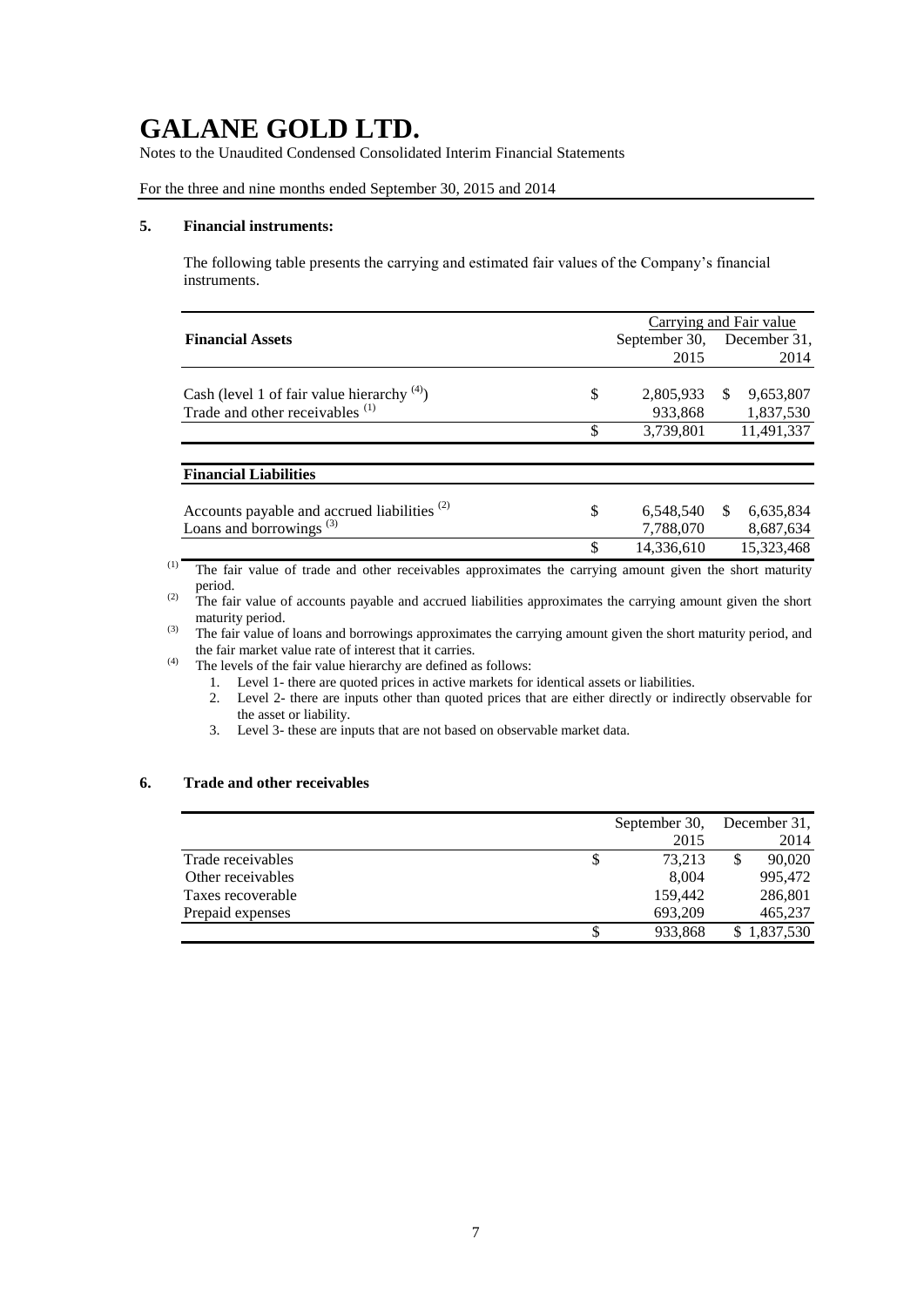Notes to the Unaudited Condensed Consolidated Interim Financial Statements

For the three and nine months ended September 30, 2015 and 2014

#### **7. Inventories**

The amount of inventories recognized as an expense during the period is included in mining costs in the condensed consolidated interim statement of earnings and comprehensive earnings. The carrying values at the end of the respective periods are:

|                 | September 30, | December 31, |
|-----------------|---------------|--------------|
|                 | 2015          | 2014         |
| Gold in process | \$<br>885.323 | 871.747      |
| Ore stockpiles  | 5,469,433     | 1,600,000    |
| Supplies        | 2,501,083     | 3,865,293    |
|                 | 8,855,839     | \$6,337,040  |

### **8. Mining assets**

The continuity of mining assets for the nine months ended September 30, 2015 is as follows:

|                                       | Construction<br>in Progress |    | Mining and<br>Exploration | Plant and<br>Equipment | Total            |
|---------------------------------------|-----------------------------|----|---------------------------|------------------------|------------------|
|                                       |                             |    | Properties                |                        |                  |
| Cost at December 31,                  |                             |    |                           |                        |                  |
| 2014                                  | \$<br>150,235               | \$ | 59,579,355                | \$<br>5,229,681        | 64,959,271<br>\$ |
| Additions:                            |                             |    |                           |                        |                  |
| Additions in the period               | 575,281                     |    | 5,441,476                 | 827,546                | 6,844,303        |
| Transfers in the period               | (199, 560)                  |    | 40,055                    | 159,505                |                  |
| Disposals in the period               |                             |    |                           | (166, 433)             | (166, 433)       |
| Cost at September 30,<br>2015         | \$<br>525,956               | \$ | 65,060,886                | \$<br>6,050,299        | \$<br>71,631,141 |
|                                       |                             |    |                           |                        |                  |
| Accumulated depreciation              |                             |    |                           |                        |                  |
| and amortization at                   |                             |    |                           |                        |                  |
| December 31, 2014                     | \$                          | \$ | (37, 984, 938)            | \$ (3,494,331)         | \$(41,479,269)   |
| Amortization charge for the<br>period |                             |    | (1,792,745)               | (296, 352)             | (2,089,097)      |
| Disposals in the period               |                             |    |                           | 155,275                | 155,275          |
|                                       |                             |    |                           |                        |                  |
| Accumulated depreciation              |                             |    |                           |                        |                  |
| and amortization at                   |                             |    |                           |                        |                  |
| September 30, 2015                    | \$                          | S  | (39,777,683)              | \$ (3,635,408)         | \$(43,413,091)   |
|                                       |                             |    |                           |                        |                  |
| Net book value,                       |                             |    |                           |                        |                  |
| September 30, 2015                    | \$<br>525,956               | \$ | 25,283,203                | \$2,414,891            | \$<br>28,224,050 |

### **9. Restoration and rehabilitation provision**

|                                 | Restoration and rehabilitation provision |           |  |  |  |
|---------------------------------|------------------------------------------|-----------|--|--|--|
| At December 31, 2014            |                                          | 3,083,251 |  |  |  |
| Accretion during the nine month |                                          |           |  |  |  |
| period ended September 30, 2015 |                                          | 239.104   |  |  |  |
| At September 30, 2015           |                                          | 3,322,355 |  |  |  |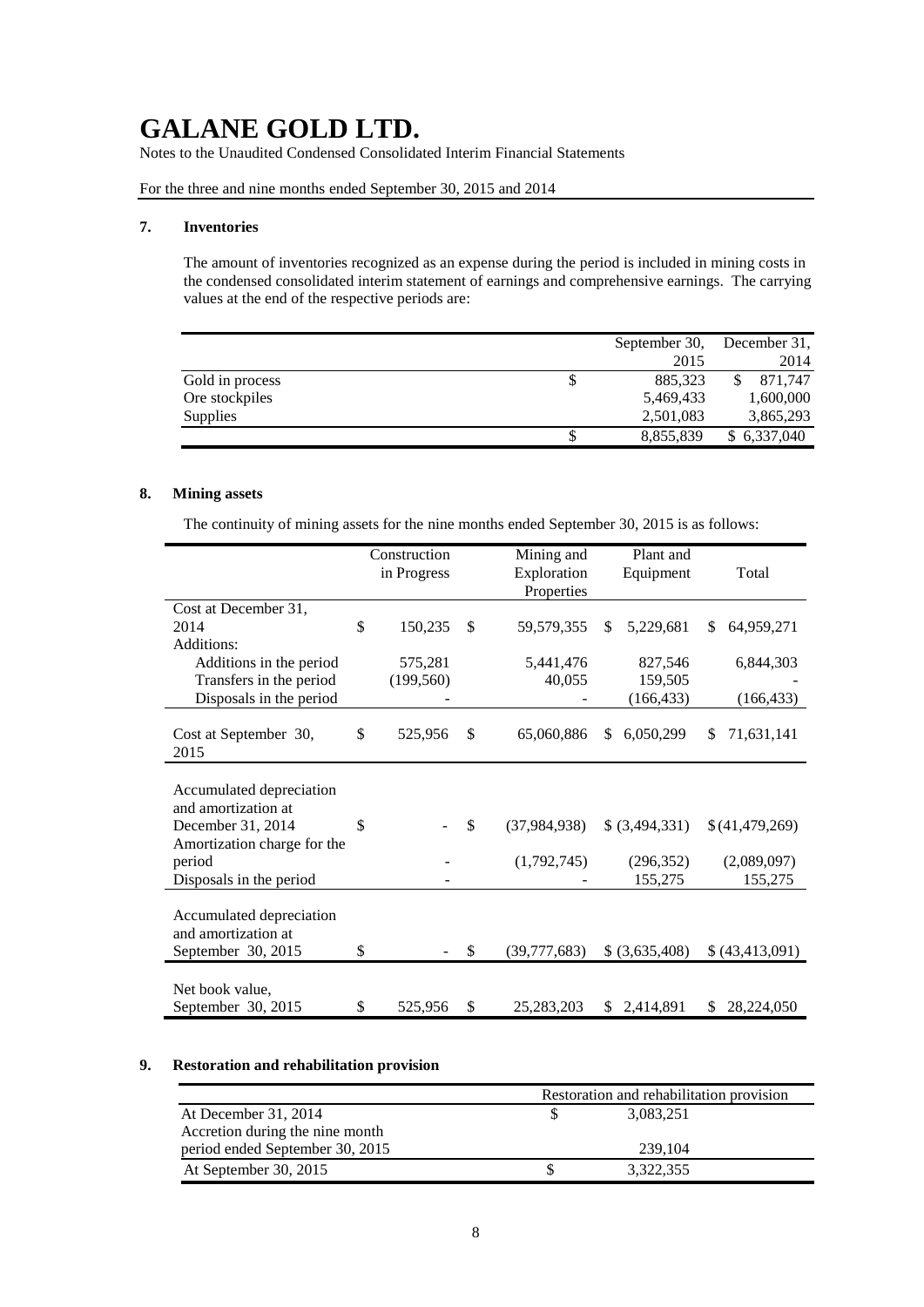Notes to the Unaudited Condensed Consolidated Interim Financial Statements

For the three and nine months ended September 30, 2015 and 2014

#### **10. Trade accounts payable and accrued liabilities:**

|                                               | September 30, December 31,<br>2015 |               | 2014                   |
|-----------------------------------------------|------------------------------------|---------------|------------------------|
| Trade accounts payable<br>Accrued liabilities | 4,806,329<br>1,742,211             | <b>S</b>      | 5,099,177<br>1,536,657 |
|                                               | 6,548,540                          | <sup>\$</sup> | 6,635,834              |

Trade accounts payable and accrued liabilities are non-interest bearing and are normally settled on 60 day terms after date of receipt of invoice.

### **11. Interest-bearing loans and borrowings:**

|                                         | September 30,   |               | December 31, |
|-----------------------------------------|-----------------|---------------|--------------|
|                                         | 2015            |               | 2014         |
| Current                                 |                 |               |              |
| Mining Royalties <sup>(1)</sup>         | \$              | <sup>\$</sup> | 1,773,360    |
| Secured facility <sup>(2)</sup>         | 3,061,000       |               | 2,770,000    |
| Capital lease obligation $(3)$          | 128,304         |               | 124,056      |
|                                         | \$<br>3,189,304 | \$            | 4,667,416    |
| Non-Current                             |                 |               |              |
| Mining Royalties <sup>(1)</sup>         | \$<br>4,238,128 | <sup>\$</sup> | 1,773,361    |
| Secured facility <sup>(2)</sup>         |                 |               | 2,230,000    |
| Capital lease obligation <sup>(3)</sup> | 360,638         |               | 16,857       |
|                                         | \$<br>4,598,766 | \$            | 4,020,218    |

The Government of Botswana has agreed to the deferral of royalties payable on the sale of gold under the following terms:

Royalties due to June 2016 have been deferred

Repayment of royalties due to June 2016 to commence in July 2017 over 12 months

Interest to be charged from July 1, 2017 at Bank of Botswana commercial bank prime lending rate plus 5%

The deferral amount is unsecured.

- The Company entered into a loan facility and gold prepayment agreement with Samsung C&T UK Ltd dated as of August 22, 2014. Details are as follows:
	- Initial principal amount \$5,000,000
	- Interest rate a variable rate dependent upon the price of the gold sold to Samsung with a minimum rate of LIBOR plus 4.5% and a maximum rate of LIBOR plus 14.7%. It will be calculated using a fixed discount rate to the then prevailing spot price upon delivery of up to 1,607 ounces of gold per month at 1.5% for the first 12 months and 0.5% for the remaining 12 months. Any amount of gold delivered in excess of 1,607 ounces in a month is sold at the prevailing spot price without discount.
	- Principal repayment 17 instalments of \$277,000 and a final instalment of \$291,000 with the first instalment paid in March 2015.
	- Gold delivery of a minimum of 1,607 ounces of gold per month for a period of two years (38,568 ounces in aggregate) payable by Samsung at the prevailing spot price upon delivery subject to discount as noted above.
	- Security The facility is currently secured by a first charge against the assets of Mupane.

The Company acquired seven light vehicles for use at the mine for total cost of \$405,448 and financed the purchase through capital lease obligations. The capital leases are for a term of 36 months, with average monthly payments per vehicle of \$1,070 per month principal and interest and a final payment of \$11,889, with the final payment in 2017. In addition, the Company acquired a Komatsu Dozer in March 2015 and financed \$535,000 of the acquisition costs. The lease term is 48 months with monthly payments of approximately \$13,500 per month principal and interest.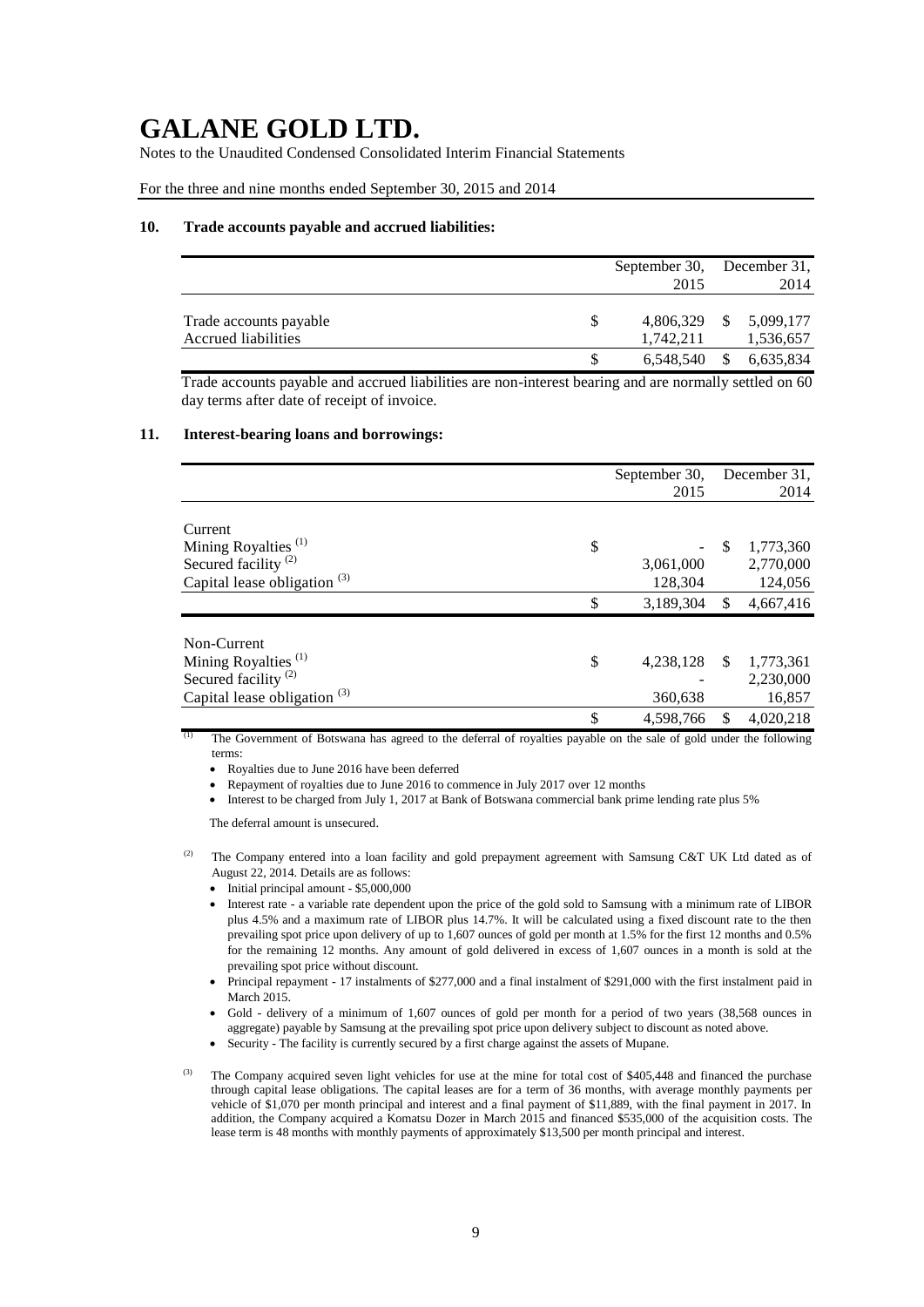Notes to the Unaudited Condensed Consolidated Interim Financial Statements

For the three and nine months ended September 30, 2015 and 2014

#### **12. Income and Mining Taxes:**

The Company estimates the effective tax rate expected to be applicable for the full fiscal year and uses that rate to provide for income taxes in interim reporting periods. The Company also recognizes the tax impact on certain discrete (unusual or infrequently occurring) items, including changes in judgment concerning the probable realization of losses and effects of changes in tax laws or rates, in the interim period in which they occur.

As a result of the effect of utilization of loss carry forwards available to the Company, the Company reported no income tax expense for the three and nine months ended September 30, 2015 (three and nine months ended September 30, 2014 - \$nil). The effective income tax rates vary from the combined Canadian federal and provincial statutory income tax rate of 26.50% for the nine months ended September 30, 2015 (nine months ended September 30, 2014 – 26.50%) due to the geographical distribution of earnings, which are subject to different tax rates, fluctuations in exchange rates and other non-deductible expenses.

#### **13. Share Capital**

#### **(a) Authorized share capital:**

As at September 30, 2015, the authorized share capital of the Company consisted of an unlimited number of common shares. All issued shares are fully paid.

### **(b) Issued share capital:**

During the nine month period ended September 30, 2015 the Company had the following share transaction:

On July 1, 2015, 16,832 common shares were issued as deferred matching shares under the Company's share purchase plan ("SPP").

During the nine month period ended September 30, 2014 the Company had the following share transactions:

On April 8, 2014, the Company issued an aggregate of 1,375,000 common shares to the former shareholders of The Northern Lights Exploration Company (Pty) Ltd. ("NLE"). The Company entered into an agreement (the "NLE Agreement") dated July 27, 2011 with the shareholders of NLE (refer to note 16 on related party transactions for Charles Byron) to acquire all of its issued and outstanding shares. NLE owns the rights to a number of exploration licenses near the Company's Mupane Property. On April 7, 2014, the independent members of the Board determined that the resource target for the first milestone in the NLE Agreement was met, waived the requirement to confirm the mineral resource by way of a NI 43-101 technical report and approved the issuance of 1,375,000 common shares by the Company.

On June 15, 2014, 16,836 common shares were issued as deferred matching shares under the Company's SPP.

#### **(c) Stock Options:**

The Company has a stock option plan whereby options may be granted to directors, officers, employees and consultants. As at September 30, 2015, a maximum of 5,283,712 options to purchase common shares were issuable under the Company's stock option plan, of which 2,028,712 remained available for issuance.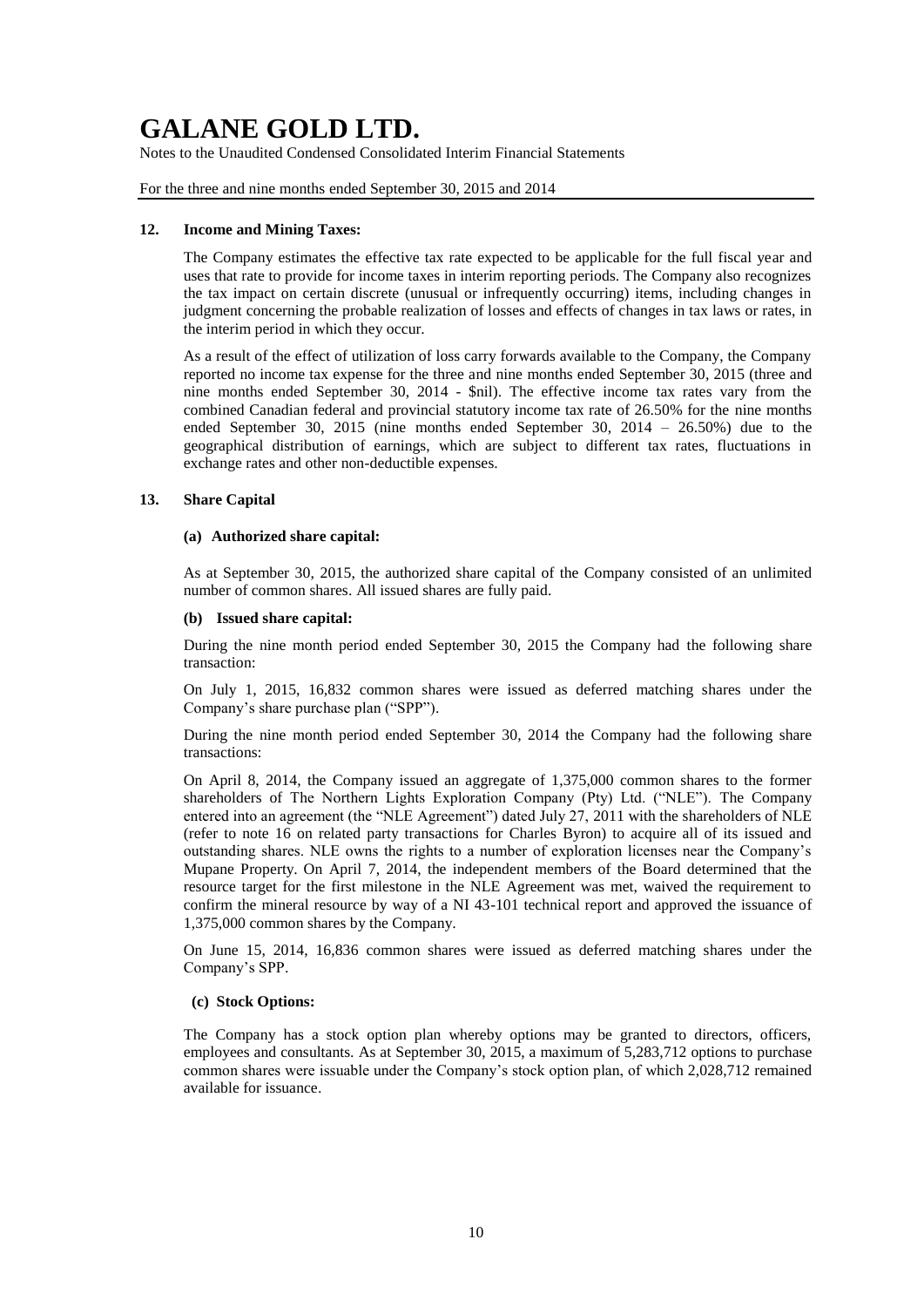Notes to the Unaudited Condensed Consolidated Interim Financial Statements

For the three and nine months ended September 30, 2015 and 2014

#### **13. Share Capital (continued):**

### **(d) Earnings (loss) per share:**

The calculation of earnings (loss) per share is based on the following data:

|                                                                                                                      | Three months<br>ended<br>September 30, |                   |          | Nine months<br>ended<br>September 30,<br>2015 |         | Three months<br>ended<br>September 30,<br>2014 | Nine months<br>ended<br>September 30, |                      |
|----------------------------------------------------------------------------------------------------------------------|----------------------------------------|-------------------|----------|-----------------------------------------------|---------|------------------------------------------------|---------------------------------------|----------------------|
| Earnings (loss)                                                                                                      | \$                                     | 2015<br>(639,968) | \$       | (5,961,495)                                   | \$      | (212, 101)                                     | \$                                    | 2014<br>1,214,012    |
| Weighted average number of<br>common shares outstanding for<br>purposes of basic earnings per<br>share               |                                        | 52,837,122        |          | 52,826,887                                    |         | 52,677,458                                     |                                       | 52,173,631           |
| Dilutive deferred share units<br>Dilutive options                                                                    |                                        |                   |          |                                               |         |                                                |                                       | 1,530,682<br>277,552 |
| Weighted<br>number<br>of<br>average<br>common shares outstanding for the<br>purpose of diluted earnings per<br>share |                                        | 52,837,122        |          | 52,826,887                                    |         | 52,677,458                                     |                                       | 53,981,865           |
| Earnings (loss) per share                                                                                            |                                        |                   |          |                                               |         |                                                |                                       |                      |
| <b>Basic</b><br>Diluted                                                                                              | \$                                     | (0.01)<br>(0.01)  | \$<br>\$ | (0.11)<br>(0.11)                              | \$<br>S | (0.00)<br>(0.00)                               | \$<br>\$                              | 0.02<br>0.02         |

Basic earnings (loss) per share is computed by dividing the earnings (loss) by the weighted average number of common shares outstanding during the period. Diluted earnings per share reflects the potential dilution of outstanding warrants and stock options in the weighted average number of common shares outstanding during the period, if dilutive. For the three and nine months ended September 30, 2015,and the three months ended September 30, 2014, all instruments were considered anti-dilutive due to the net loss in the period. For the nine months ended September 30, 2014, as there was a net profit, the dilutive deferred share units and options were calculated using an average share price of Cdn.0.25 per common share.

### **(e) Deferred Share Units**

The Company has established a deferred share unit plan whereby deferred share units ("DSUs") may be granted to directors, officers, employees and consultants. As at September 30, 2015, a maximum of 5,266,062 DSUs were issuable under the Company's deferred share unit plan, of which 1,427,018 remained available for issuance (as at September 30, 2014 – 5,266,062 and 1,323,834 respectively).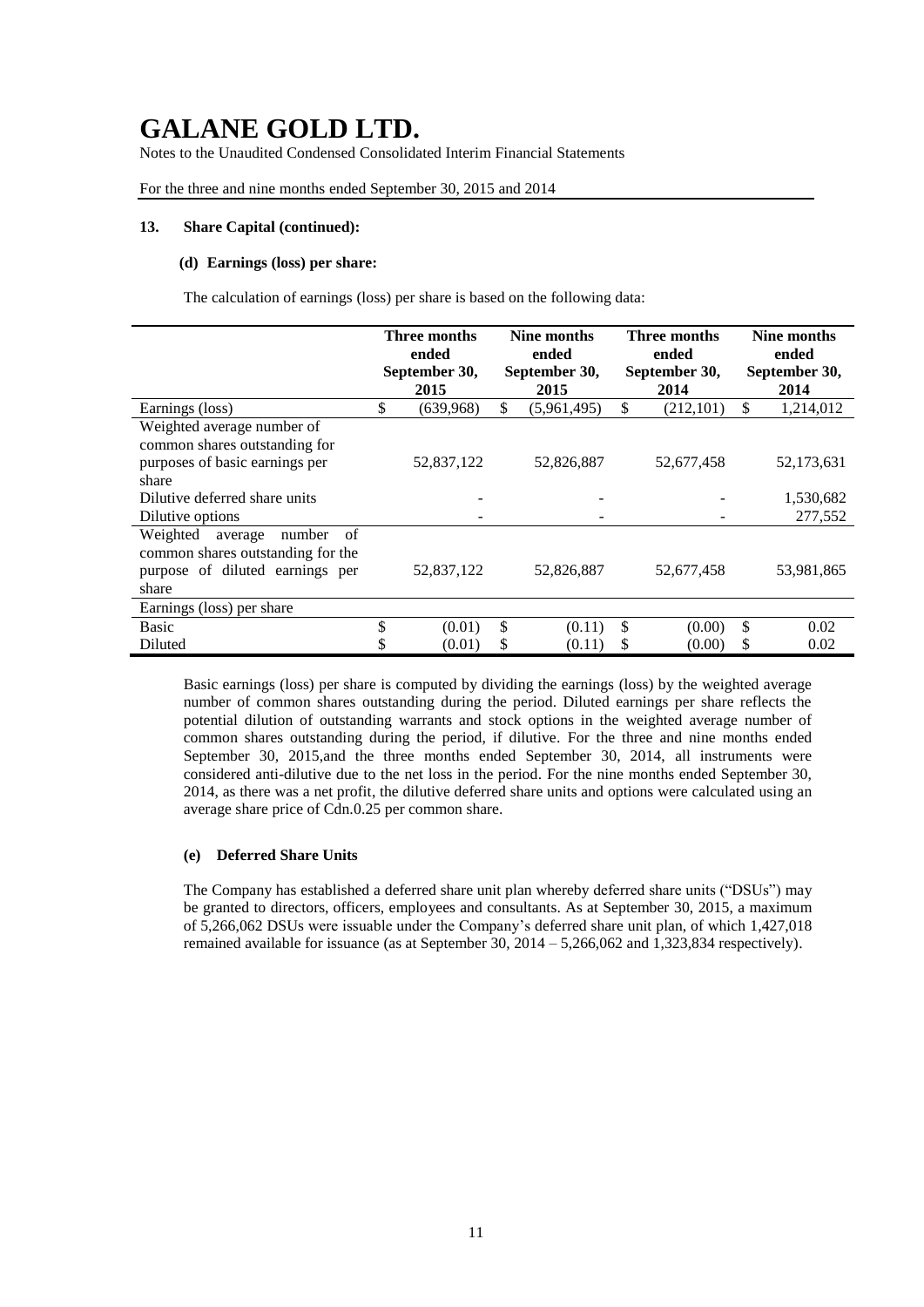Notes to the Unaudited Condensed Consolidated Interim Financial Statements

### For the three and nine months ended September 30, 2015 and 2014

### **14. Breakdown of earnings and comprehensive earnings items:**

The following is a breakdown of certain items in the Condensed Consolidated Interim Statement of Earnings and Comprehensive Earnings:

### **(a) Mining costs**

|                                 | Three months<br>ended<br>September 30,<br>2015 |           |    | Nine months<br>ended<br>September 30,<br>2015 |     | <b>Three months</b><br>ended<br>September 30,<br>2014 | Nine months<br>ended<br>September 30,<br>2014 |            |
|---------------------------------|------------------------------------------------|-----------|----|-----------------------------------------------|-----|-------------------------------------------------------|-----------------------------------------------|------------|
| Mining and production           | S                                              | 7,155,014 | S  | 17,872,703                                    | \$. | 6.485.900                                             | S                                             | 22,046,260 |
| Insurance proceeds <sup>1</sup> |                                                |           |    |                                               |     | (800,000)                                             |                                               | (800,000)  |
| Administrative                  |                                                | 1,092,574 |    | 3,448,786                                     |     | 1,038,457                                             |                                               | 3,605,082  |
| Total                           | S                                              | 8,247,589 | \$ | 21,321,489                                    | S   | 6,724,357                                             | S                                             | 24,851,342 |
| Depreciation and amortization   |                                                | 317,779   |    | 2,089,097                                     |     | 1,759,397                                             |                                               | 4,041,243  |
|                                 | S                                              | 8.565.368 | \$ | 23,410,586                                    | S.  | 8,483,754                                             | S                                             | 28,892,585 |

**<sup>1</sup>**Insurance proceeds represents cash received for fixed costs incurred while the mill motor was on breakdown in 2014.

#### **Corporate general and administration**

|                            | Three months<br>ended<br>September 30,<br>2015 | ended<br>2015<br><sup>\$</sup> |           | Nine months<br>Three months<br>ended<br>September 30,<br><b>September</b><br>30, 2014 |           | Nine months<br>ended<br>September 30,<br>2014 |
|----------------------------|------------------------------------------------|--------------------------------|-----------|---------------------------------------------------------------------------------------|-----------|-----------------------------------------------|
| On-going Professional fees | \$<br>103,323                                  |                                | 172,379   | 152.791                                                                               | 391,046   |                                               |
| Stock based compensation   | 50,148                                         |                                | 263,614   | 121,398                                                                               | 241,082   |                                               |
| Corporate administration   | 363,198                                        |                                | 1,213,005 | 364,963                                                                               | 1,081,473 |                                               |
|                            | 516,669                                        | \$                             | 1,648,998 | 639.152                                                                               | 1,713,601 |                                               |

## **(b) Financing costs**

|                                                                                           | <b>Three months</b><br>ended<br>September 30,<br>2015 | Nine months<br>ended September<br>30,<br>2015 |                    | Three months<br>ended<br>September 30,<br>2014 |                  |    | Nine months<br>ended<br>September 30,<br>2014 |
|-------------------------------------------------------------------------------------------|-------------------------------------------------------|-----------------------------------------------|--------------------|------------------------------------------------|------------------|----|-----------------------------------------------|
| Interest on long term debt<br>Accretion on restoration<br>and rehabilitation<br>provision | \$<br>84,070<br>81.694                                | S                                             | 207,677<br>239,104 | \$                                             | 44.128<br>82,606 | S  | 116,861<br>241,776                            |
|                                                                                           | 165.764                                               |                                               | 446.781            | \$                                             | 126.734          | \$ | 358,637                                       |

### **(c) Other expenses**

|                            |   | <b>Three months</b><br>ended<br>September 30,<br>2015 |   | Nine months<br>ended September<br>30,<br>2015 | Three months<br>ended<br>September 30,<br>2014 |         |    | Nine months<br>ended<br>September 30,<br>2014 |
|----------------------------|---|-------------------------------------------------------|---|-----------------------------------------------|------------------------------------------------|---------|----|-----------------------------------------------|
| Other expenses (income)    | S | (6,654)                                               | S | (8, 145)                                      | \$                                             | (4.215) | -S | (22, 938)                                     |
| Loss (Gain) on disposal of |   |                                                       |   |                                               |                                                |         |    |                                               |
| equipment                  |   | 11,159                                                |   | 11.159                                        |                                                | 375,356 |    | 402.971                                       |
| Staff retrenchment costs   |   | 266,872                                               |   | 266,872                                       |                                                | 237,728 |    | 237,728                                       |
|                            |   | 271,377                                               | S | 269,886                                       | \$                                             | 608.869 | S  | 617,761                                       |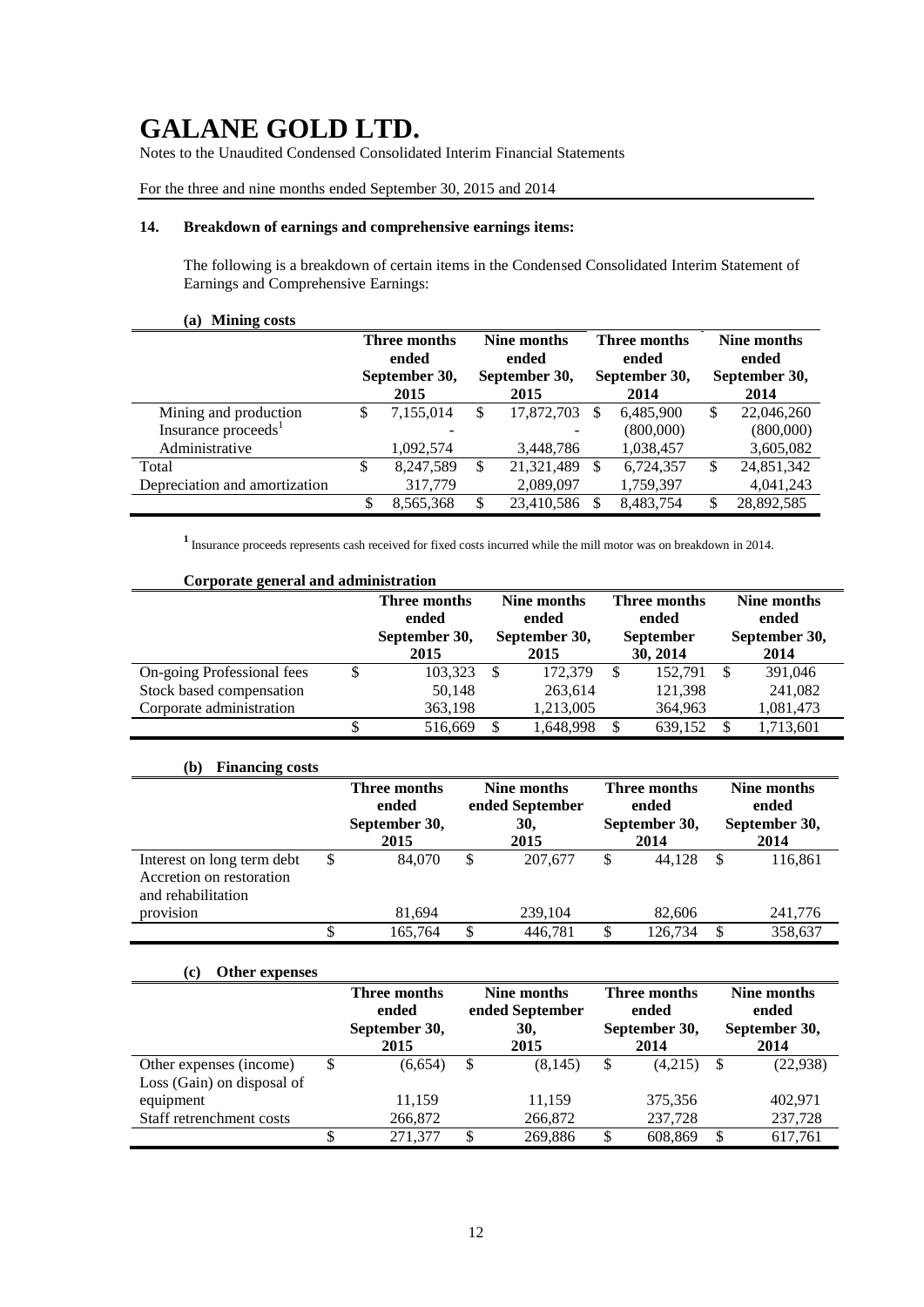Notes to the Unaudited Condensed Consolidated Interim Financial Statements

For the three and nine months ended September 30, 2015 and 2014

### **15. Commitments and Contingencies**

### **(a) Royalty expenses**

Production from the Company's Mupane operation is subject to third party royalties (included in mining costs) of 5% of revenues based on market prices at the date of shipment. For the nine month period ended September 30, 2015, the Company accrued \$1,017,415 in royalties (2014 - \$1,632,805).

### **(b) Operating contractual obligations**

The Company has operating lease obligations which relate to obligations in 2015 for land operating lease agreements as follows:

| • Incurred during the nine month period ended September 30, |             |
|-------------------------------------------------------------|-------------|
| 2015                                                        | \$258.746   |
| • To be incurred in the remainder of $2015$                 | \$69.041    |
| • To be incurred $2016-2019$                                | \$1,168,486 |

### **(c) Claims**

The Company is subject to the possibility of revised tax assessments for some years. The Company does not believe that, should unfavourable decisions arise from any review of its tax filings, that any amount it might be required to pay will be material. No amounts have been provided for in the Financial Statements.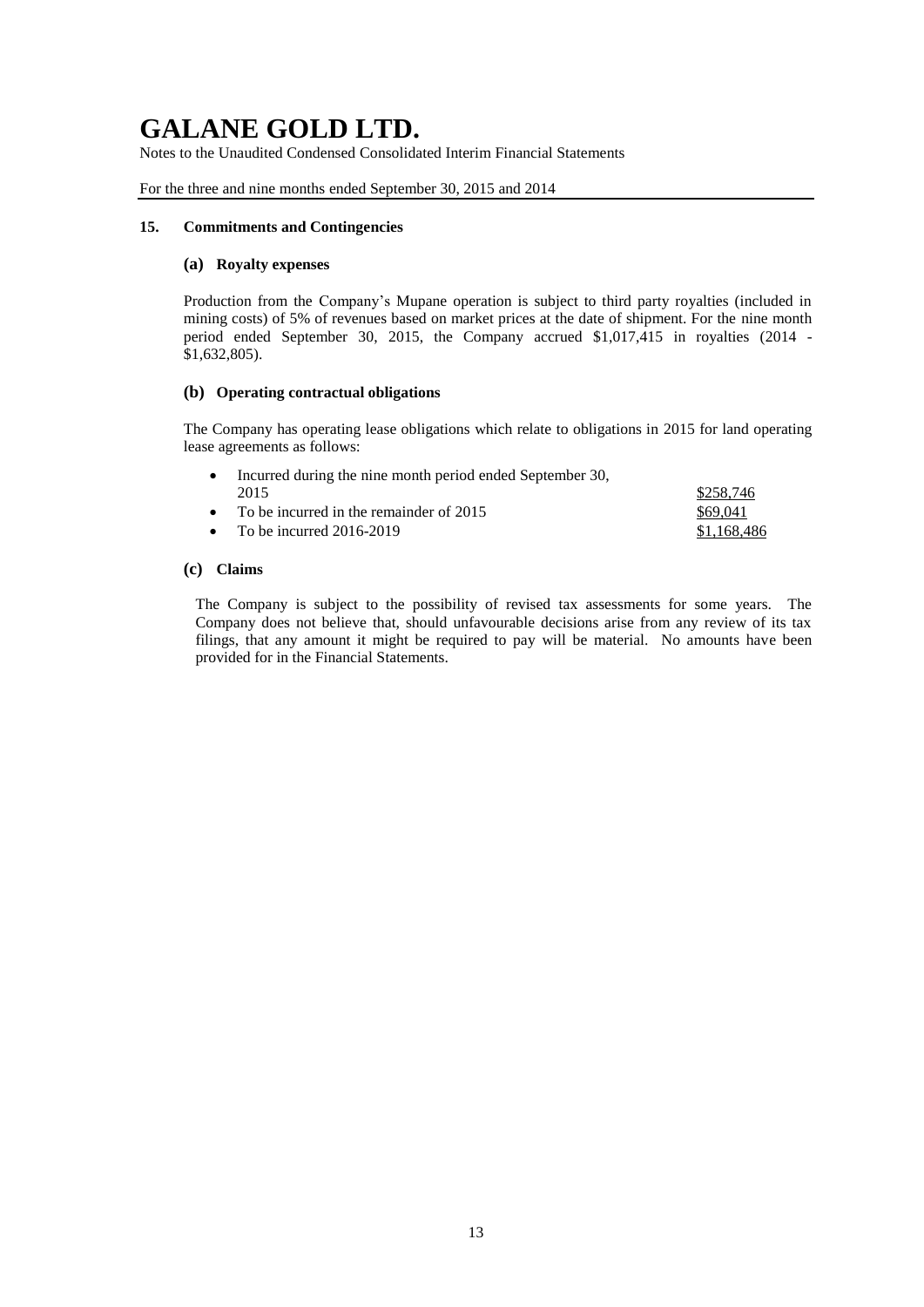Notes to the Unaudited Condensed Consolidated Interim Financial Statements

For the three and nine months ended September 30, 2015 and 2014

#### **16. Related party transactions**

During the nine months ended September 30, 2015 and 2014, the following related party transactions occurred:

- Charles Byron, a director of the Company:
	- o during the nine months ended September 30, 2014 Mr Byron was issued 660,000 common shares that were payable pursuant to the NLE acquisition (Note 13 (b)); and
	- o the Company paid rent of \$9,693 for office premises to Great African Services (Pty) Ltd., a company owned by a consortium of individuals that includes Charles Byron (2014 - \$7,505).
- IAMGOLD, a shareholder with significant influence, by holding in excess of 20% of the common shares of the Company:
	- o during the nine months ended September 30, 2014 the Company paid to IAMGOLD \$2,533,333 in cash representing the final payment on its interest bearing note; and
	- o the Company paid to IAMGOLD \$191,978 representing the final interest payable on its interest bearing note in the nine months ended September 30, 2014.

The remuneration of directors and other members of key management personnel during the nine months ended September 30, 2015 are as follows:

|                                                           | Nine months<br>ended<br>September 30,<br>2015 | Nine months<br>ended<br>September 30,<br>2014 |  |
|-----------------------------------------------------------|-----------------------------------------------|-----------------------------------------------|--|
| Salaries                                                  | 1,259,098                                     | 1,107,335                                     |  |
| Management fees $(1)$                                     |                                               | 90,000                                        |  |
| Directors fees<br>Share-based compensation <sup>(2)</sup> | 121,799<br>214,864                            | 71,705<br>241,082                             |  |
|                                                           | 1,595,761                                     | 1,510,122                                     |  |

(1) Management fees represent compensation paid to officers of the Company pursuant to contracts for services.

### **17. Segmented information**

The Company operates in one reportable segment, being the exploration, development and operation of gold mining properties. All of the Company's equipment and mining assets are located in the Republic of Botswana and all revenues of the Company are earned in the Republic of Botswana. A breakdown of the total assets by geographic segment is as follows:

|                             | Canada            | <b>Botswana</b>               | Total                   |
|-----------------------------|-------------------|-------------------------------|-------------------------|
| Cash<br>All other assets    | 110.019<br>21.421 | 2,695,914<br>S.<br>37.992.336 | 2,805,933<br>38,013,757 |
| Balance, September 30, 2014 | 131.440           | \$40,688,250                  | 40,819,960              |

<sup>(2)</sup> Share-based compensation is the fair value of options and deferred share units granted and vested with key management personnel.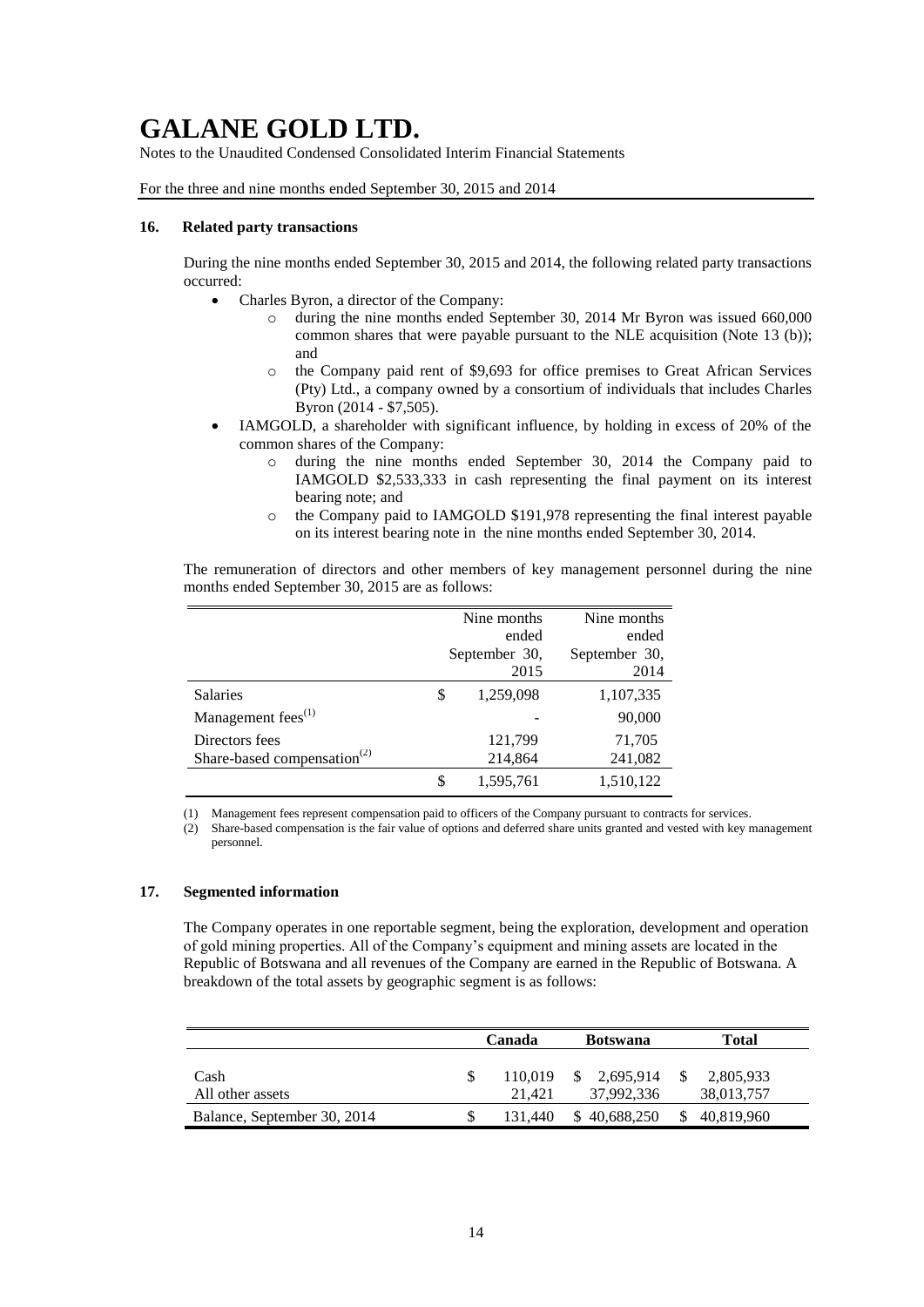Notes to the Unaudited Condensed Consolidated Interim Financial Statements

For the three and nine months ended September 30, 2015 and 2014

#### **18. Galaxy Acquisition**

#### **(a) Transaction details**

On November 20, 2015, the Company closed the acquisition of a majority of the issued and outstanding ordinary shares (each, a "Galaxy Share") of Galaxy Gold Mining Limited ("Galaxy"), a gold mining company with operations in the Mpumalanga Province of South Africa. The Company has also made an offer to all other shareholders of Galaxy to acquire the remaining Galaxy Shares on economically equivalent terms (the "Mandatory Offer").

The Company entered into share purchase agreements (the "Galaxy Share Purchase Agreements") with certain majority shareholders of Galaxy pursuant to which a wholly-owned subsidiary of the Company agreed to acquire approximately 74% of the issued and outstanding Galaxy Shares in exchange for 18,334,492 Common Shares with an aggregate value of approximately Cdn.\$2.3 million, based on a deemed price of Cdn.\$0.125 per Common Share, and common share purchase warrants ("Warrants") exercisable to acquire an aggregate of up to 4,076,599 Common Shares for a period of two years at Cdn.\$0.175 per Common Share. On November 20, 2015, the Company acquired 66% of the outstanding Galaxy shares with the remaining 8% of the Galaxy Shares held by the majority shareholders of Galaxy expected to close by mid December 2015.

Upon full completion of the acquisition of Galaxy Shares from the above-noted majority vendors of Galaxy Shares, such vendors of Galaxy Shares will hold an aggregate of approximately 26% of the issued and outstanding number of Common Shares on an undiluted basis, based on the outstanding number of Common Shares as of the date of this MD&A, or 30% assuming the exercise of the Warrants and no other convertible securities of the Company. If all of the remaining shareholders of Galaxy tender their Galaxy Shares pursuant to the Mandatory Offer in exchange for Common Shares and Warrants, the shareholders of Galaxy, including the majority vendors, will hold approximately 31.8% of the Common Shares on an undiluted basis, based on the outstanding number of Common Shares as of the date of this MD&A, or 36.3% assuming the exercise of the Warrants and no other convertible securities of the Company.

In connection with the transaction, Galaxy has also issued or has agreed to issue approximately US\$2.4 million aggregate principal amount of unsecured convertible debentures (the "Debentures") to settle outstanding debt obligations owed by Galaxy and its subsidiary Galaxy Gold Reefs (Pty) Ltd. The Debentures have a four year maturity and bear 4% interest per annum, accrued and paid at maturity. The principal is convertible at maturity into Common Shares, based on a pre-determined exchange rate of US\$1.00:Cdn\$1.30, at a price of Cdn\$1.00. The interest payable on maturity is convertible into Common Shares, based on a pre-determined exchange rate of US\$1.00:Cdn\$1.30, at a price equivalent to the greater of Cdn\$1.00 and the Discounted Market Price (as defined by the TSX Venture Exchange), subject to acceptance of the TSX Venture Exchange.

### **(b) Accounting**

The acquisition of Galaxy will be accounted for as a business combination but at the time of reporting the calculation of the purchase equation for the business combination is incomplete. Galaxy's last completed audited financial statements are for the year ended March 31, 2011 and work has started to bring the accounting up to date. As a result accounting for all classes of assets, liability and equity is incomplete.

The Company has principally acquired mineral properties and a processing plant. However during the process of due diligence a set of draft numbers as of March 31, 2015 were completed which showed total liabilities of approximately \$10,000,000 which were offset by current assets of approximately \$1,500,000.